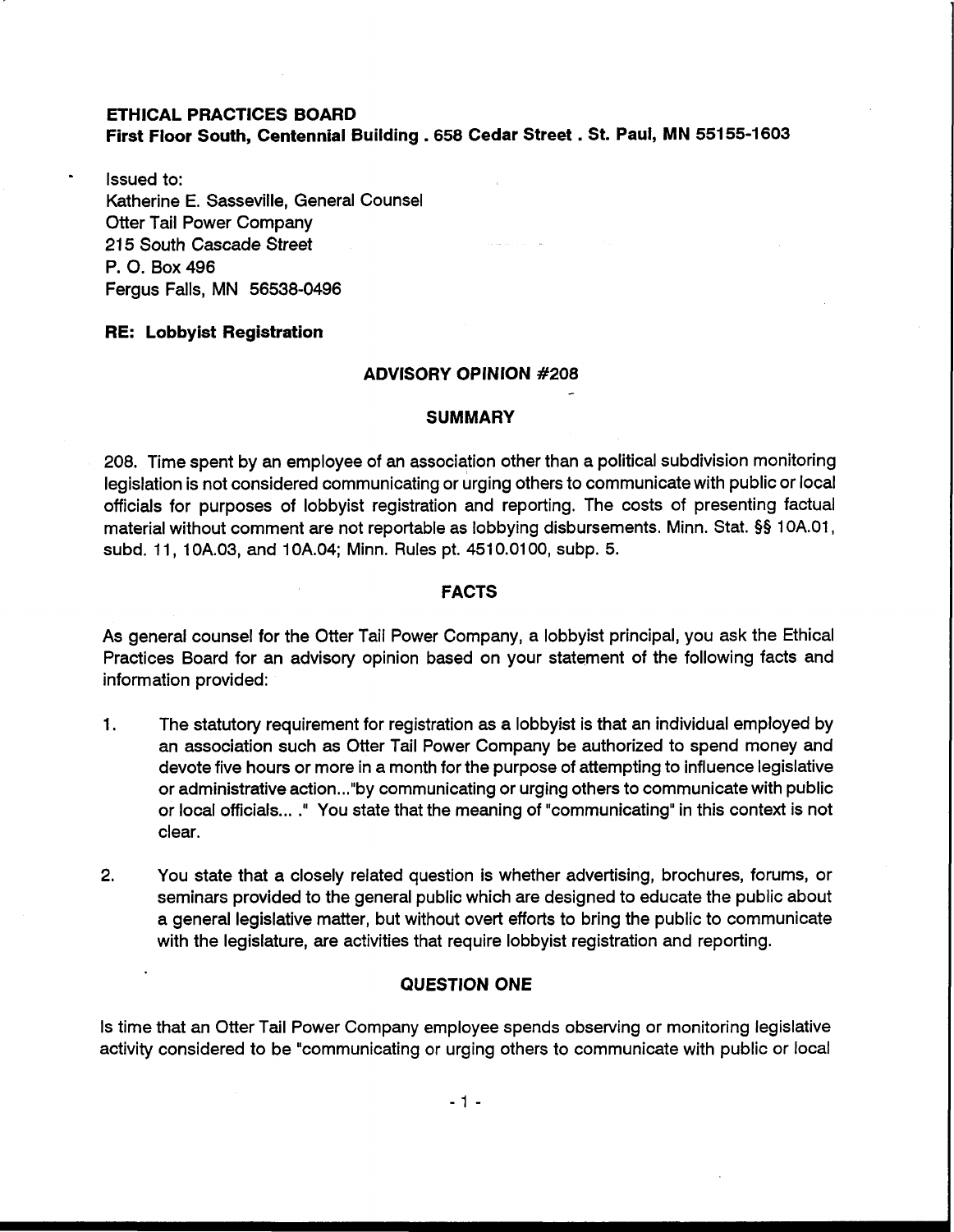officials" even though the employee never speaks to a legislator or an official?

## **OPINION**

No. Although time spent by an employee of a political subdivision monitoring legislative or administrative action and related research, analysis, and compilation or dissemination of information relating to-legislative or administrative policy in Minnesota must be included in calculating the hourly standard that requires registration as a lobbyist, the present law does not impose this requirement on other individuals. Minn. Stat. **55** 10A.01, subd. 11 (b)(4), 10A.03.

## **QUESTION TWO**

If an Otter Tail Power Company employee who monitors legislative or administrative action for forty hours a week, but communicates, orally or in written form only twice, totalling one hour of the employee's time, is the employee required to register as a lobbyist?

# **OPINION**

No. Please see response to Question One, above.

# **QUESTION THREE**

Are the costs of advertising, brochures, forums, or seminars provided to the general public which are designed to educate the public about a general legislative matter, but without overt efforts to bring the public to communicate with the legislature, considered to be reportable lobbying activities?

#### **OPINION**

No. The presentation of factual material without comment does not fall within the definition of "urging/urges others to communicate" with public or local officials. This term as used in Minn. Stat. **9** 1 0A.01, subd. 11, means any written or oral communication by a lobbyist or a lobbyist principal which requests that an individual or association advocate a particular position to public or local officials concerning legislative or administrative action. Also included are requests by a lobbyist or lobbyist principal that an individual or association advocate that a public or local officid initiate any particular legislative or administrative action. Minn. Rules pt. 451 0.01 00, subp. 5. *See* copy attached for reference.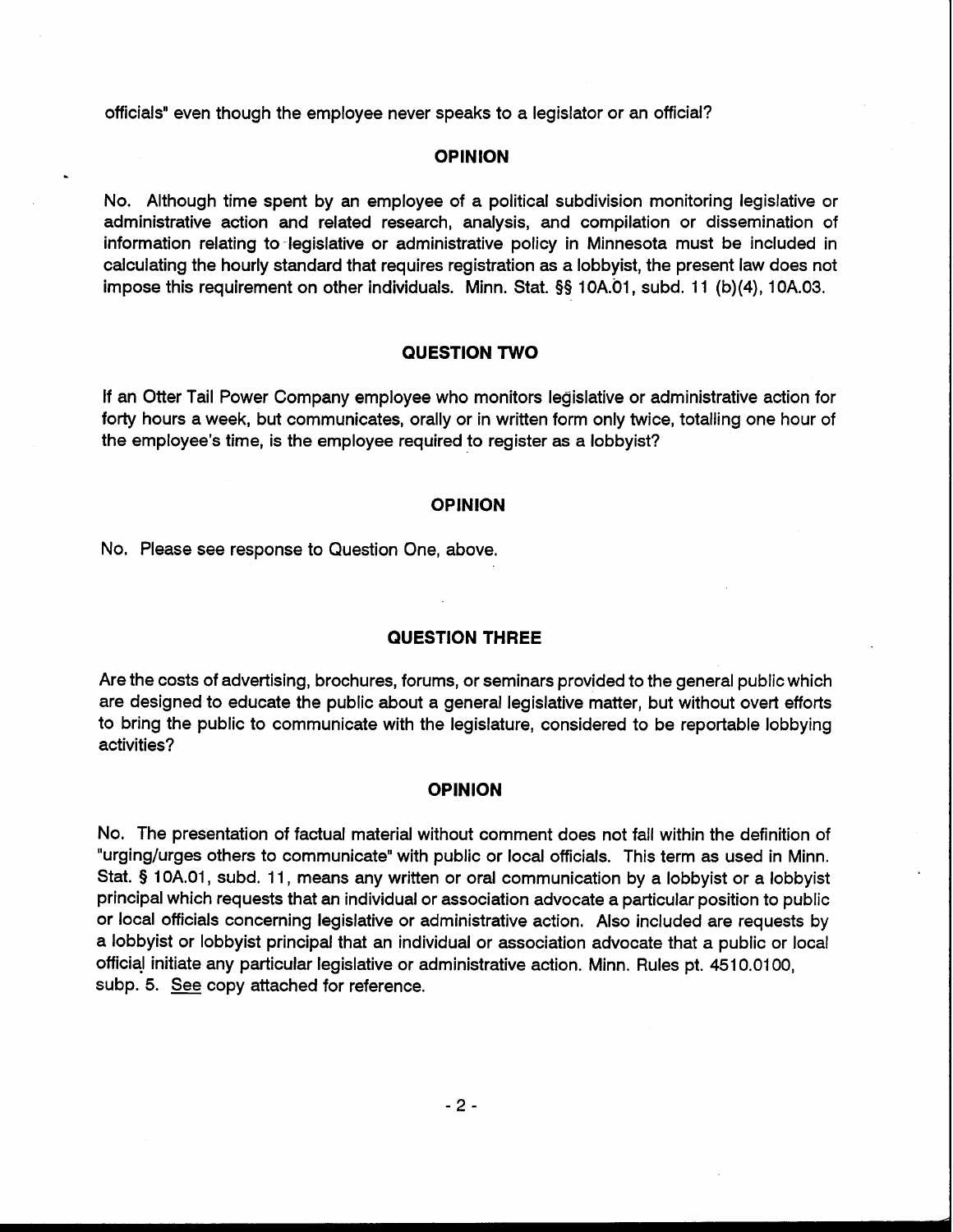## **COMMENT**

It is the opinion of the Board that a series of questions in your letter about the application of - certain lobbyist registration and reporting laws to the activities of a grass-roots organization do not constitute a request for an advisory opinion to guide your company's disclosure obligations under Minn. Stat. § 10A.02, subd. 12 (a).

Issued:  $\ell$ 

...

Douglas H. Sillers, Chair Ethical Praetices Board

# **PERTINENT STATUTES AND RULES**

Minn. Stat. § 10A.01 DEFINITIONS provides:

Subd. 11. (a) "Lobbyist" means an individual:

(1) engaged for pay or other consideration, or authorized to spend money by another individual, association, political subdivision, or public higher education system, who spends more than five hours in any month or more than \$250, not including the individual's own travel expenses and membership dues, in any year, for the purpose of attempting to influence legislative action or administrative action, or the official action of a metropolitan governmental unit, by communicating or urging others to communicate with public or local officials.

(b) "Lobbyist" does not include:

. . . (4) a nonelected local official or an employee of a political subdivision acting in an official capacity, unless the nonelected official or employee of a political subdivision spends more than 50 hours in any month attempting to influence legislative or administrative action, or the official action of a metropolitan governmental unit other than the political subdivision employing the official or employee, by communicating or urging others to communicate with public or local officials, including time spent monitoring legislative or administrative action, or the official action of a metropolitan governmental unit, and related research, analysis, and compilation and dissemination of information relating to legislative or administrative policy in this state, or to the policies of metropolitan governmental units;

Subd. 18. "Public official" means any:

(a) member of the legislature;

(b) constitutional officer in the executive branch and the officer's chief administrative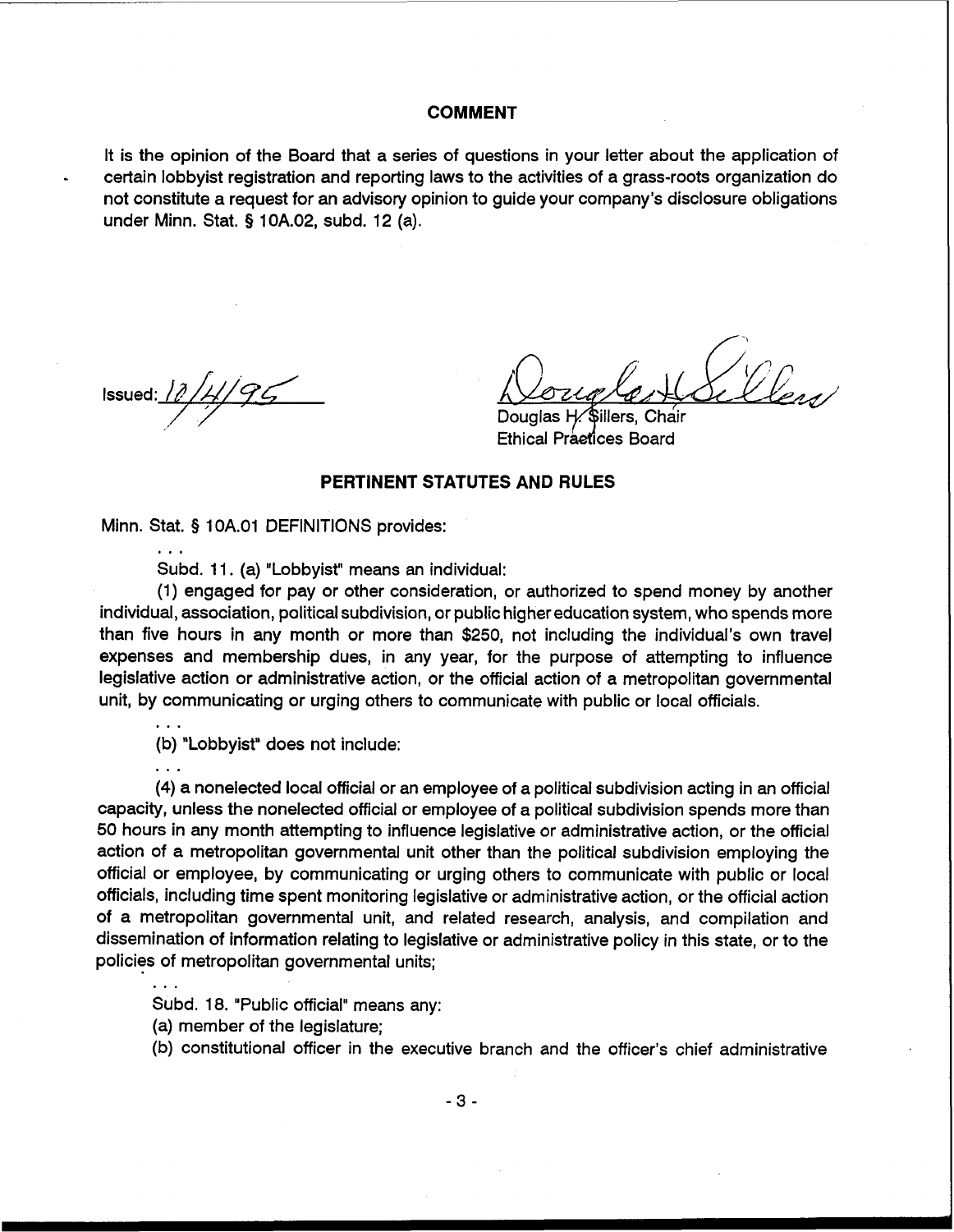deputy;

(c) member, chief administrative officer or deputy chief administrative officer of a state board or commission which has at least one of the following powers: (i) the power to adopt, amend or repeal rules, or (ii) the power to adjudicate contested cases or appeals;

(d) commissioner, deputy commissioner, or assistant commissioner of any state department as designated pursuant to section 15.01 ;

(e) individual employed in the executive branch who is authorized to adopt, amend or repeal rules or adjudicate contested cases;

(9 executive director of the state board of investment;

(g) executive director of the Indian affairs intertribal board;

(h) commissioner of the iron range resources and rehabilitation board;

(i) commissioner of mediation services;

(j) deputy of any official listed in clauses (e) to (i);

(k) judge of the workers' compensation court of appeals;

(I) administrative law judge or compensation judge in the state office of administrative hearings or referee in the department of jobs and training;

**(m)** solicitor general or deputy, assistant or special assistant attorney general;

(n) individual employed by the legislature as secretary of the senate, chief clerk of the house, revisor of statutes, or researcher, legislative analyst, or attorney in the office of senate counsel and research or house research;

(0) member or chief administrative officer of the metropolitan council, regional transit board, metropolitan transit commission, metropolitan waste control commission, metropolitan parks and open spaces commission, metropolitan airports commission or metropolitan sports facilities commission;

(p) the director of the racing commission, the director of the gambling control board, the director of the state lottery, and the deputy director of the state lottery;

(q) director or the division of gambling enforcement in the department of public safety;

(r) member or executive director of the higher education facilities authority; or

(s) member of the board of directors or president of the Minnesota world trade center corporation.

Subd. 25. Local **official.** "Local official" means a person who holds elective office in a political subdivision or who is appointed to or employed in a public position in a political subdivision in which the person has authority to make, to recommend, or to vote on as a member of the governing body, major decisions regarding the expenditure or investment of public money.

Subd. 26. **Metropolitan governmental unit.** "Metropolitan governmental unit" means any of the seven counties in the metropolitan area as defined in section 473.121, subdivision 2, a regional railroad authority established by one or more of these counties under section 398A.03, a city with a population of over 50,1000 located in the seven-county metropolitan area, the metropolitan council, a metropolitan agency as defined in section 473.121, subdivision 5a, a municipality as defined in section 471.345, subdivision 1, the Minnesota state high school league, and Minnesota Technology, Inc.